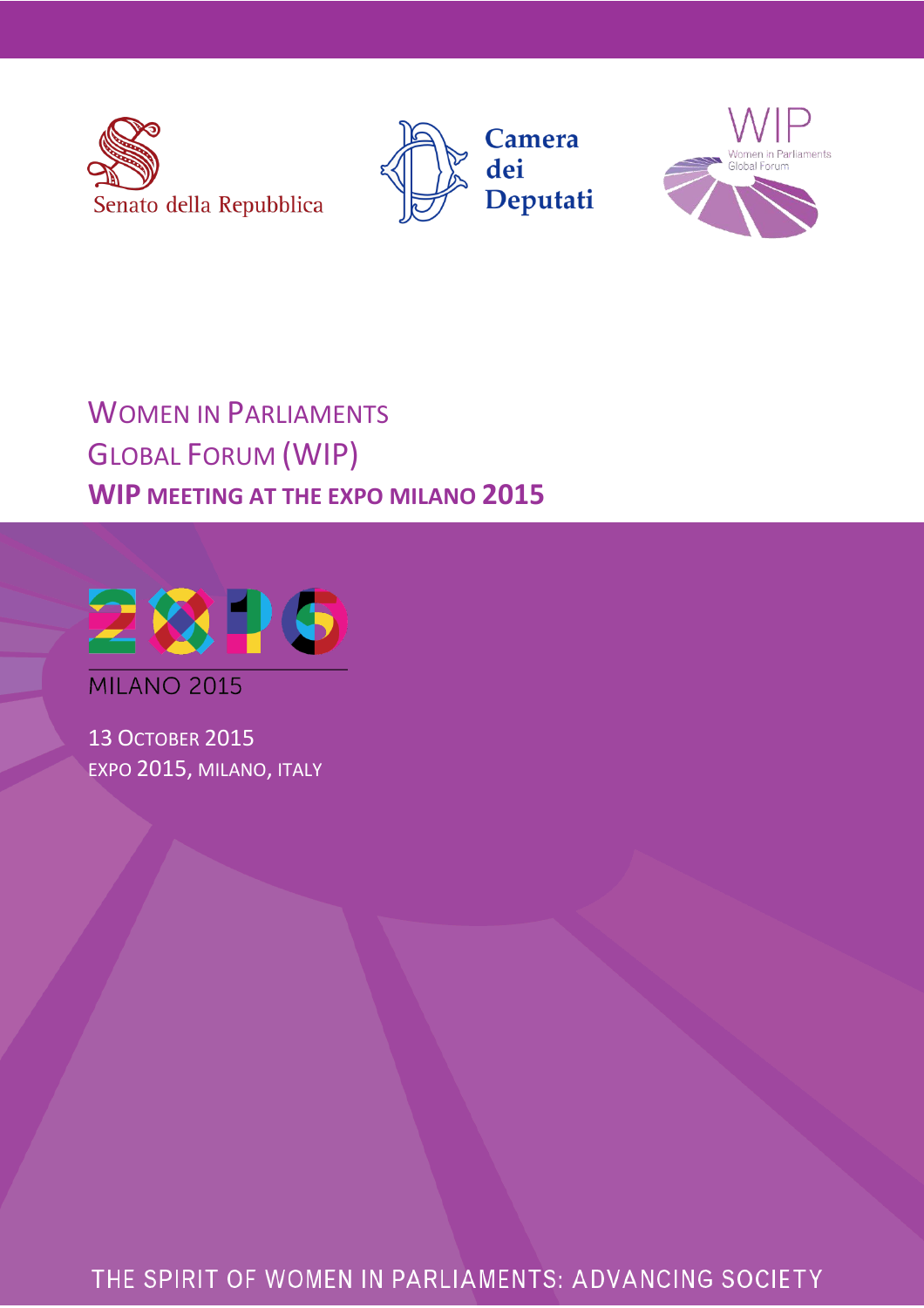





## **OVERVIEW**

Expo Milano 2015 is the Universal Exhibition that Milan is hosting from May 1 to October 31, 2015. Over this six-month period, Milan was become a global showcase where more than 140 participating countries show the best of their technology that offers a concrete answer to a vital need: being able to guarantee healthy, safe and sufficient food for everyone, while respecting the planet and its equilibrium.

"Feeding the Planet, Energy for Life" is the core theme of Expo Milano 2015 which provides an opportunity to reflect upon, and seek solutions to, the contradictions of our world. On one hand, there are still people going hungry (approximately 870 million people were undernourished in the period 2010-2012) and, on the other, there are those who die from ailments linked to poor nutrition or overconsumption (approximately 2.8 million deaths from diseases related to obesity or to being overweight in the same period). In addition, about 1.3 billion tons of foods are wasted every year. For these reasons, we need to make conscious political choices, develop sustainable lifestyles, and use the best technology to create a balance between the availability and the consumption of resources.

This meeting of female Members of Parliaments, organised by the Women in Parliaments Global Forum (WIP) in cooperation with the Italian Senate (Senato della Repubblica) and Chamber of Deputies (Camera dei Deputati), will address the topics of the Expo with sessions on agriculture and development, fight against food waste, health and nutrition.

The meeting will also focus on some key issues for the future of the entire planet. The Zero Hunger Challenge launched by UN Secretary-General Mr Ban Ki-moon in 2012 has raised awareness of the issue worldwide, however the road ahead is still a long one. The Milan meeting is expected to adopt a statement to be submitted to the UN Secretary-General on the occasion of his visit to Expo Milano on 16 October 2015.

### About WIP

The *Women in Parliaments Global Forum* is an independent, non-profit making international foundation aiming to respond to global challenges through women's perspective. Participating women parliamentarians may tackle these challenges from the vantage point of national lawmakers, who can shape legislation and make a difference in national and international life.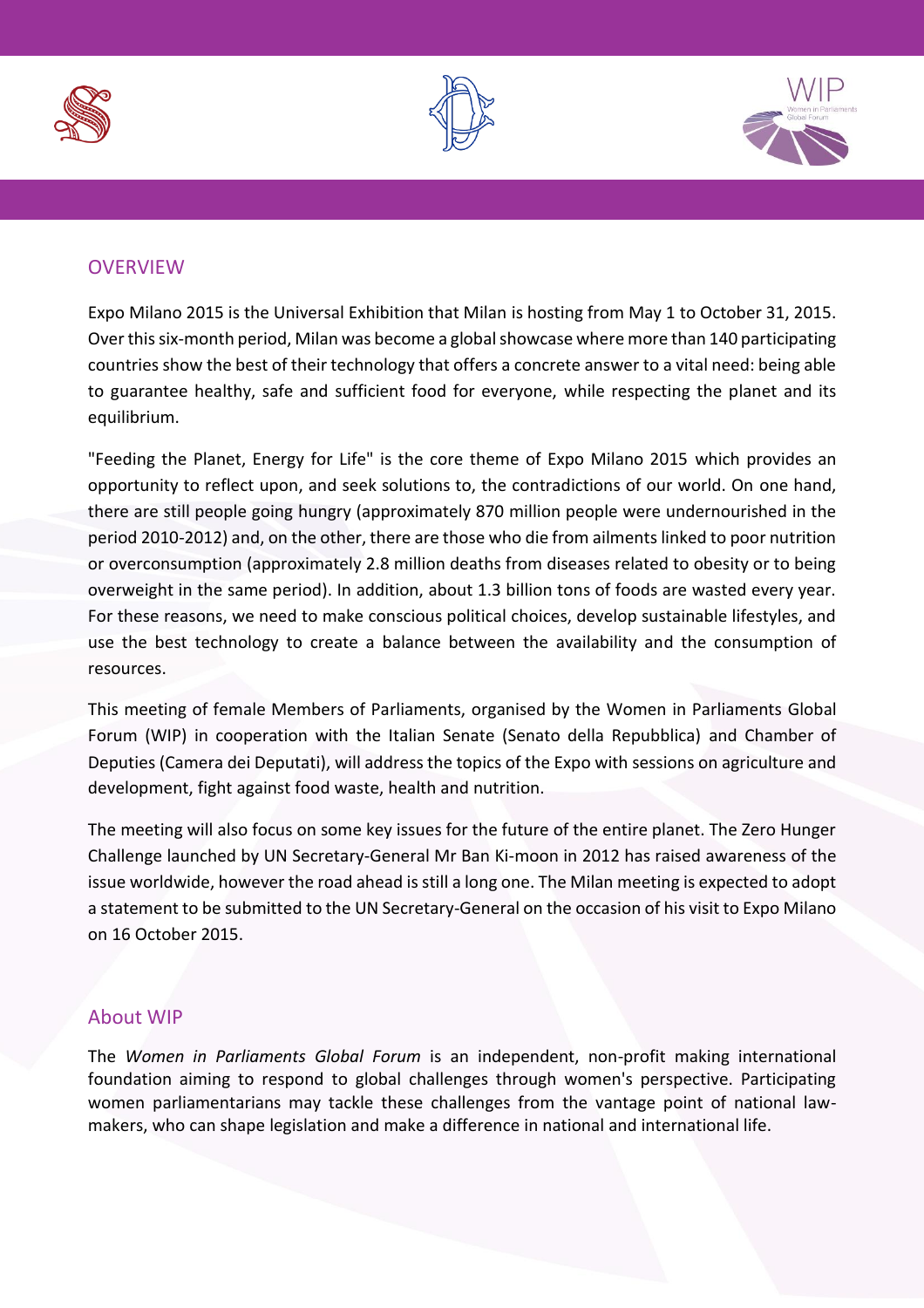





Venue: Expo Milano 2015, Access through Triulza Ovest Gate Press Conference Room - Expo Centre

# TUESDAY, 13 OCTOBER

09:00 Arrival and registration of participants

#### 09:30-10:15 OPENING SESSION

Opening remarks by **Silvana Koch-Mehrin**, Founder of WIP and former Vice President of the European Parliament

#### 10:15-11:15 SESSION 1: WOMEN IN AGRICULTURAL DEVELOPMENT

- **Patrizia Grieco** Chairperson of ENEL
- **Marcela Villareal** FAO, Director, Office for Partnerships, Advocacy and Capacity Development
- **Marisol Peñafiel Montesdeoca -** Member of the Ecuadorian National Assembly

Chair: **Marta Dassù** - Aspen Institute, Executive President of WE - Women for Expo

#### 11:15-12:15 SESSION 2: THE FIGHT AGAINST FOOD WASTE

- **Emma Bonino** Honorary President of WE Women for Expo
- **Florence Tartanac**  FAO, Senior Officer and Group Leader of the Market Linkages and Value Chain Group
- **Maravillas Falcón Dacal** Member of the Spanish Parliament, Vice President of the Committee on Agriculture, Food and Environment
- **Silvia Gaiani** Research Fellow at the Department of Agri-Food Sciences, University of Bologna

Chair: **Anna Carbone** - Professor of Agriculture and Food Economics at Tuscia University and Vice -Chair of The Manlio Rossi-Doria Centre for social and economic research at Roma Tre University

#### 12:15-13:15 SESSION 3: NUTRITION AND HEALTH

- **Emilia Grazia De Biasi** Chairperson, Health Committee, Italian Senate
- **Lucilla Titta** Advisor, IEO, Istituto Europeo di Oncologia, Coordinator of the SmartFood Programme on nutrition science and communication
- **Julie Ward** Member of the European Parliament, UK